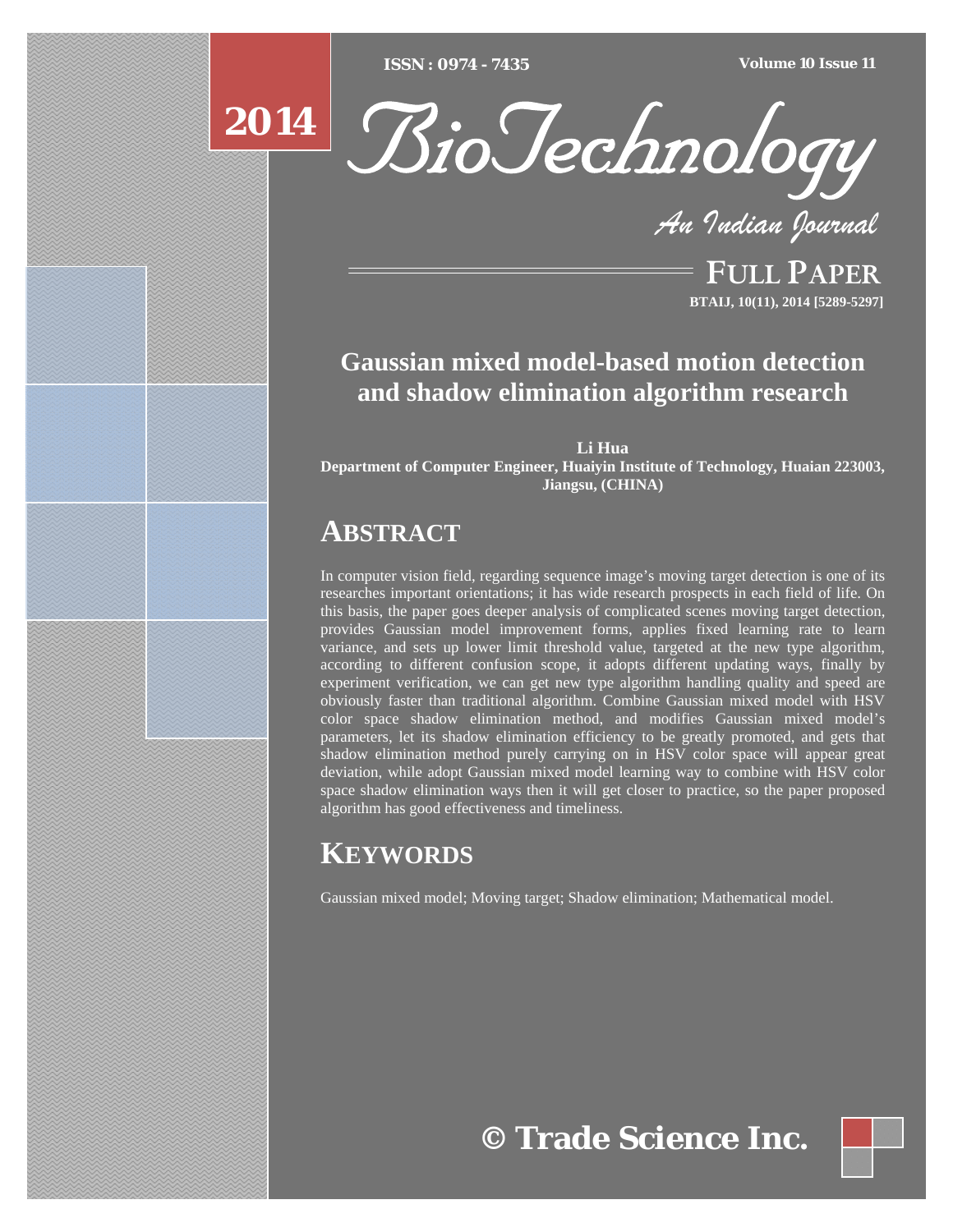# **INTRODUCTION**

 With rapidly development of computer followed by hardware performance constantly promoting, let computer to be able to recognize each thing in life is an important research orientation in the field at present and arouses universal concerns.

 Regarding computer detection and shadow elimination aspects research, formers have made many researches and got certain achievements. Such as : Song Yang had ever put forward moving target detection application in human-computer interaction, intellectual interaction environment, educational entertainment, video conferences and model coding, digital library as well as video image aspects marking, the disabled auxiliary system as well as others; Luo Tie-Zhen in the research of motion detection aspect, he had ever proposed a new model, improved its updating efficiency and speed by changing algorithm, and better prevented background disturbance caused error detecting by introducing threshold value detection.

 The paper just on the basis of above formers research, targeted at motion detection and shadow elimination algorithm aspect, it makes further analysis and research, improves its detection performance by applying color space and Gaussian model combinative ways, finally uses it to reduce its illumination caused abrupt false detection, the method is convenient and effective, and has wide application values.

## **GAUSSIAN MIXED MODEL-BASED MOTION DETECTION RESEARCH**

 In scenes, it takes uninterested and static background as moving target background, effectively extracts scenes relative interested moving targets then can arrive at the purpose of looking for ideal backgrounds, and applied scenes are origins that decide interested targets. Only scenes backgrounds one kind of affiliated interested moving targets gap becomes bigger then can let its interested targets to stand out from moving targets and backgrounds as well as video images, relative typical target detection system is as following Figure 1 shows:



**Figure 1 : A typical moving object detection system diagram** 

 Combine above Figure 1 with Gaussian mixed model to implement moving targets detection, to better implement the scene, the paper introduces Gaussian mixed model.

### **Parameter initialization**

Gaussian mixed model implemented initialization refers to solve variance  $\sigma_0^2$  and gray average  $\mu_0$  of a while video sequence images pixels, making initialization on Gaussian mixed model by the two, from which *M* refers to corresponding distribution parameter, which is also :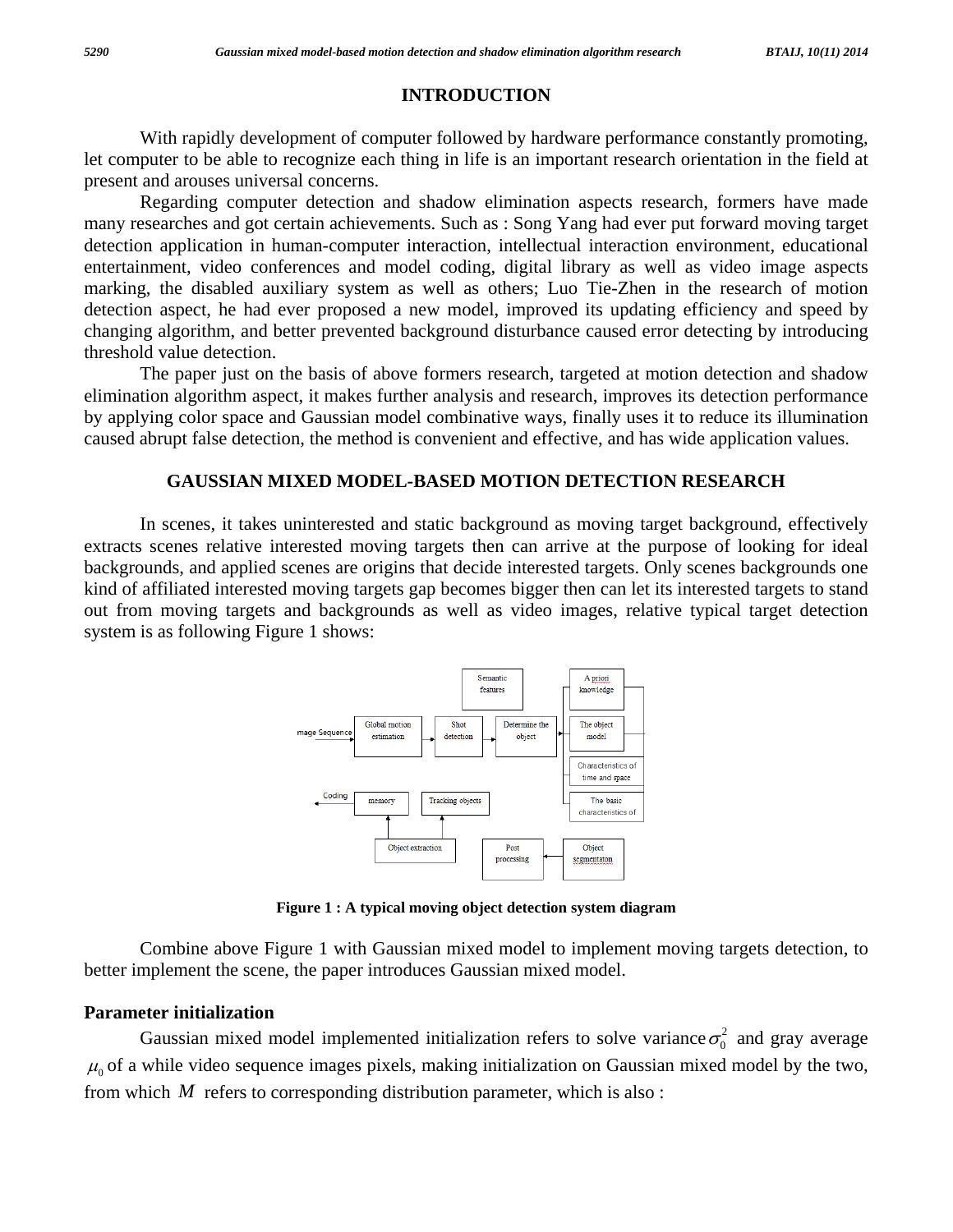$$
\mu_0 = \frac{1}{N} \sum_{t=0}^{N-1} I_t , \sigma_0^2 = \frac{1}{N} \sum_{t=0}^{N-1} (I_t - \mu_0)^2
$$
 (1)

 Due to memory's storage contents are relative larger in reality, and if requirement on parameter initialization extent are high, pixel color range value is [0,255], carry on maximum handling with above distribution parameters initialization values, corresponding weights and mean values respectively extract :

$$
w_{t} = 1/M, \mu_{i} = 255 \times (i/M), i=1, 2, ..., M
$$
 (2)

 In practical phenomenon, we can see that after handling with moving targets complex scenes can speed up scenes background generating speed, from which only very little part exists static backgrounds that is a generating process by learning motion targets.

#### **Parameter updating**

 Updating of Gaussian mixed model parameters contain parameters updating and weights updating, and according to obtained weights to rank, after that, it can get corresponding images, and match Gaussian mixed model's *M* pieces of functions to current frame pixel, from which the relationship that needs to meet is :

$$
\left| \mathbf{I}_{t} - \boldsymbol{\mu}_{i,t-1} \right| \leq \mathbf{D} \sigma_{i,t-1} \tag{3}
$$

In above formula, at the moment of t-1the i Gaussian function standard deviation is  $\sigma_{i,t-1}$ , user parameter is *D*, in general, it takes 2.5, the i function average value is  $\mu_{i-1}$ , then updating formula with the  $I_i$  corresponding parameter formula is :

$$
w_{i,t} = (1 - \alpha) w_{i,t-1} + \alpha \tag{4}
$$

$$
\mu_{i,t} = (1 - \rho)\mu_{i,t-1} + \rho I_t \tag{5}
$$

$$
\sigma_{i,t}^2 = (1 - \rho)\sigma_{i,t-1}^2 + \rho (I_t - \mu_{i,t})^2
$$
 (6)

Among them, learning rate is defined as  $\alpha$ , and  $0 < \alpha < 1$ ,  $\alpha$  can decide updating speed, the value gets smaller then corresponding speed will be slower, on the contrary, the value gets larger, then corresponding speed will also be faster, parameter learning efficiency is defined as  $\rho$ , and it has

$$
\rho \approx \frac{\alpha}{w_{i,t}}
$$
, when matching hasn't fulfilled, new formed Gaussian formula will replace minimum weight

Gaussian function, then the rest Gaussian function will remain original variance and average value, but from which it will weaken, then handle according to following formula :

$$
\mathbf{w}_{i,t} = (1 - \alpha)\mathbf{w}_{i,t-1} \tag{7}
$$

 By above handling, it can get different threshold value, and can appear scenes relative chaotic situations, the way is more fit for Gaussian mixed model.

#### **Background selection**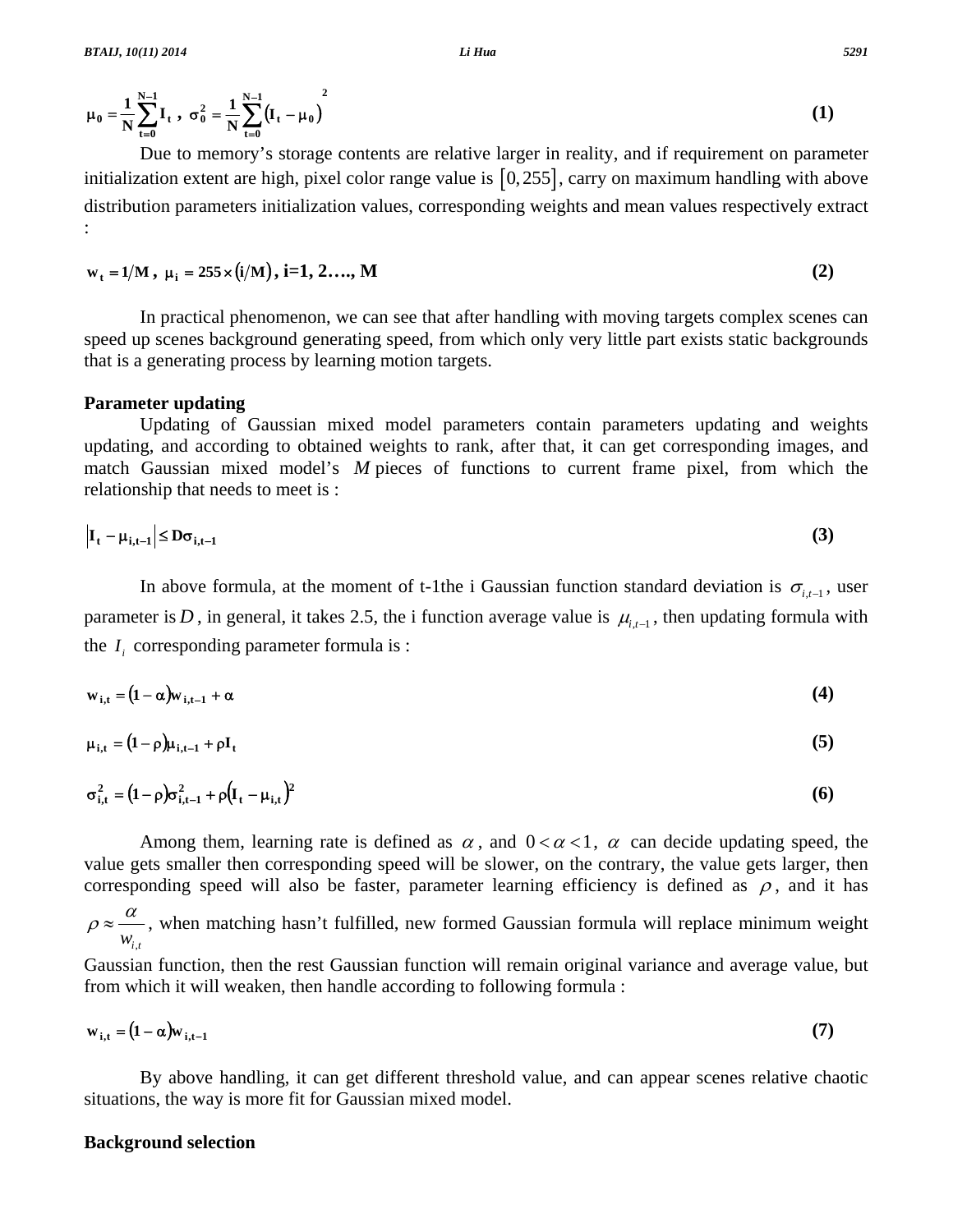Due to not all Gaussian functions can describe scenes background, make clear which type can describe scenes background is particularly important, describe high frequency pixel by larger weights Gaussian functions is learning system of Gaussian mixed model, and relative smaller weights are Gaussian functions that describe moving targets.

 After getting new images, it can update Gaussian mixed model, and do normalization processing with its weights, after that rank them, new formed Gaussian functions replace Gaussian function that ranks in the last, if previous  $M_i$  pieces of Gaussian functions are regarded as background distribution, then the rest is regarded as moving target function distribution, now previous  $M_i$  pieces of Gaussian functions need to meet the condition as :

$$
\sum_{k=i_1}^{i_{\mathbf{M}}} w_{k,t} \ge \tau \tag{8}
$$

In above formula, weight threshold value is expressed by  $\tau$ , is the description of Gaussian distribution's minimum weight sum, the value gets bigger, then corresponding minimum weight one is regarded as its background distribution, which is easily confusing background factors, the value gets smaller, then only can take one Gaussian function of them as its background, now Gaussian background is too single, and it had better assign its value with a proper threshold value, now it is taking multiple Gaussian functions as its background, which can let background adaptability to be constantly strengthened, and change followed by environment changes.

## **Motion prospect detection research**

 Carry out comparison between background model and current input video image is the detection of motion prospect, when background model and input image gap is larger than one threshold value, then contrast ratio will be relative lower, and the contrast ratio is relative larger in the relative larger threshold value regions.

 Moving target detection way is if Gaussian function standard deviation is *D* times smaller than current background Gaussian function and pixel average value difference absolute value, then now *I* is regarded as moving target function, from which D selection is obtained according to experiment. Targeted at the paper research, it assigns  $D = 2.5$ , background Gaussian function average value and current pixels ratio can be used to judge whether pixel is motion target function, then it needs to meet conditions as :

$$
\left|\mathbf{I}_{t} - \boldsymbol{\mu}_{i,t-1}\right| \leq \mathbf{D}\sigma_{i,t-1} \quad \mathbf{i} = 1, \dots \mathbf{M} \tag{9}
$$

 $\mathbf{I}_t / \mu_{i,t-1} \alpha_1$  or  $\mathbf{I}_t / \mu_{i,t-1} \beta_2$  **i=1, …M**  $\alpha_1, \beta_1$  is threshold value (10)

 By adopting "and" ways, and meet above formula in the single channel of RGB, now corresponding pixel will meet above formula, when  $I_t/\mu_{t}$  value variation is relatively unstable, pixel brightness value will be relative lower, now false detection rate will be relative higher, to avoid the phenomenon, it should do target detection according to above formula, when pixel is larger than  $\alpha_3$ , and when its pixel brightness is smaller than  $\alpha_3$ , do target detection according to above formula.

## **Gaussian function model improved research**

 In Gaussian function mixed model, only when M gets bigger, obtained moving targets detection efficiency will be better, now complex scenes handling ability will be stronger. In current researched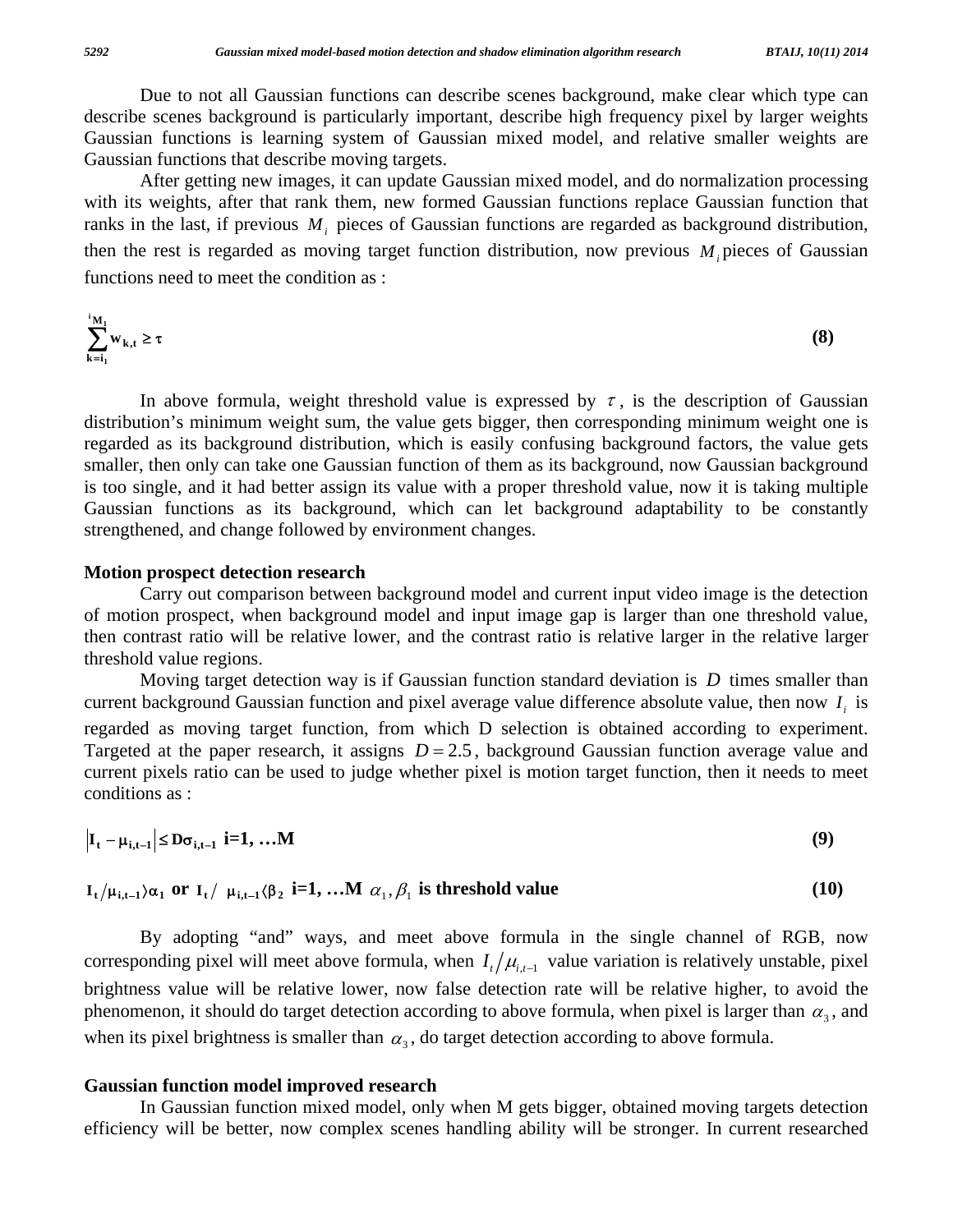Gaussian mixed model algorithm, updating frequency is higher, in order to reduce, now the paper proposes Gaussian model improved schemes, the scheme not only can detect its updating times, but also can increase Gaussian mixed model calculation speed. In order to test its performance, it adopts image sequence moving targets re-detection, carries out normalization handling with current Gaussian function, when its weight is larger than 0.7, Gaussian model will stop updating in 200 frames image, and subsequently shortens its maximum weight by half, after that, it continues parameters learning, corresponding environment is as following TABLE 1 shows :

|  |  |  |  | <b>TABLE 1: New algorithm processing speed</b> |
|--|--|--|--|------------------------------------------------|
|--|--|--|--|------------------------------------------------|

| <b>Method</b><br>Scene | Single<br>Gaussian | M=3 Gaussian mixed<br>fast algorithm | $M = 3$ Gaussian<br>mixed model | M=5 Gaussian mixed<br>fast algorithm | M=5 Gaussian<br>mixed model |
|------------------------|--------------------|--------------------------------------|---------------------------------|--------------------------------------|-----------------------------|
| Outdoors               | 58fps              | 25fps                                | $22$ fps                        | 16fps                                | 14fps                       |
| Indoors                | 56fps              | $27$ fps                             | 24fps                           | 18fps                                | 17fps                       |

 By above TABLE 1, we can see that Gaussian function model improved algorithm has been obviously improved with respect to other algorithms processing speeds, when moving targets activity area only occupies little part of entity, parts in other scenes are static, when in specified monitoring scenes, Gaussian function model improved algorithm obviously has great advantages.

 To sum up, the paper targeted at Gaussian mixed model's larger motion variance, poor timeliness and other causes, on this basis, it proposes Gaussian model improved forms, applies fixed learning rate to learn variance, and sets lower limit threshold value, targeted at the new type algorithm, according to different confusion extents, adopts different updating ways, finally through experiment verifying, we can get new type algorithm processing quality and speed is obviously faster than traditional algorithm.

# **GAUSSIAN MIXED MODEL MOTION SHADOW ELIMINATION ALGORITHM**

 Regarding motion shadow elimination way, it mainly has two types that are respectively attribute method and model method, attribute method is reflecting shadow area by shadow geometric construction, color, brightness and so on, and model method can be implemented mainly by utilizing irradiant conditions, scenes and other s under specific scenes, the two differences are relative bigger.

 Color transformational shadow elimination method generally is converting captured pixel RGB color component through transformation into other color space, and fulfilling shadow elimination in the color space by shadow pixel value, in general we common use HSV, rgb, YUV and others color space forms.

### **Regarding HSV color space shadow elimination research**

 HSV color model in general is a king of way that approximates to human color feeling, is different from CMYK and RGB model, the two is reducing original color and adding original color, both of them are defining its colors by original ways, while HSV is a comprehensive form that adds people familiar information by color.

 HSVHSV color space cylinder generally expresses mathematical model in case of updating, while it expresses hue grades and differentiable saturability process of reducing with brightness darkens in practice.

Transformation between HSV and RGB is as following show :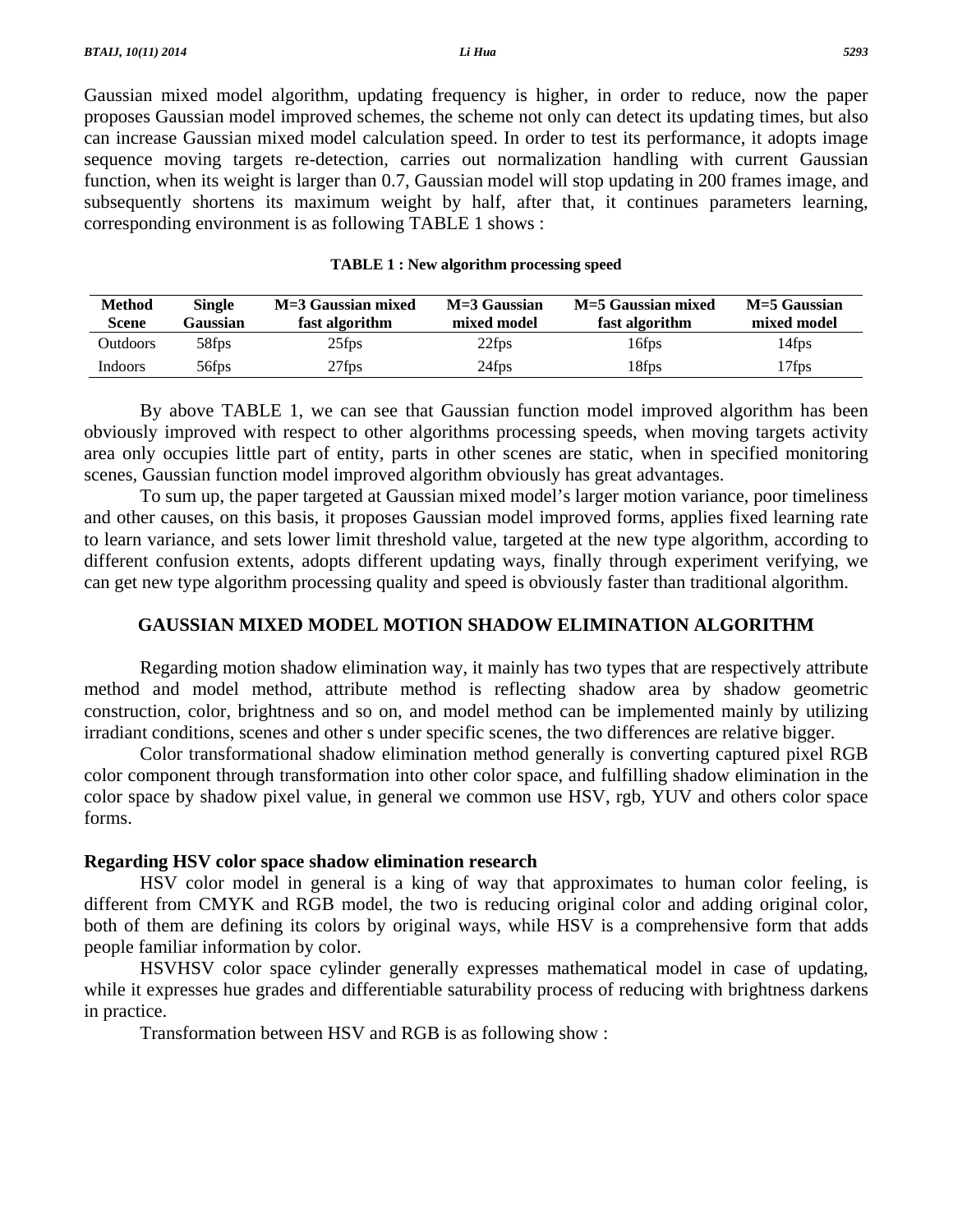$S = (max - min) / max$  $\mathbf{v} = \max(\mathbf{R}, \mathbf{G}, \mathbf{B})$  $\textbf{if} \ \mathbf{H} < 0, \mathbf{H} = \mathbf{H} + 360$  $H = H * 60$ **if**  $B = max, H = 4 + (R - G) / (max - min)$  $\mathbf{i} f \mathbf{G} = \max, \mathbf{H} = 2 + (\mathbf{B} - \mathbf{R}) / (\max - \min)$  $\mathbf{if} \mathbf{R} = \max, \mathbf{H} = (\mathbf{G} - \mathbf{B}) / (\max - \min)$  $min = min(R, G, B)$  $max = max(R, G, B)$ 

#### **rgb color space shadow elimination**

RGB each letter represented colors are respectively blue, green and red, but the color space visual perception cannot be well reflected, and HSV is different, it is composed of brightness, component and hue, but the two can be mutual transformed, its transformation equation is :

$$
r = R/(R + B + G) \tag{12}
$$

$$
g = G/(R+B+G) \tag{13}
$$

$$
b = B/(R+B+G) \tag{14}
$$

$$
u = \max(r, g, b), \ V = \min(r, g, b) \tag{15}
$$

$$
S = [u - v] / u \tag{16}
$$

$$
h = \begin{cases} 5+b' & \text{if } r = u \text{ and } g = v \\ 1-g' & \text{if } r = u \text{ and } g \neq v \\ 1-r' & \text{if } g = u \text{ and } b = v \\ 3-b' & \text{if } g = u \text{ and } b \neq v \\ 3+g' & \text{if } b = u \text{ and } r = v \\ 5-r' & \text{otherwise} \end{cases}
$$

$$
H=60^*h
$$

Among them,  $V, S \in [0,1]; H \in [0,360]$ ;  $g, b, r \in (0,1)$ , adopt cylinder distance measured *HSV* color space, if there are two points i, j, corresponding colors are  $(V_i, H_i, S_i)$  and  $(V_j, H_j, S_j)$ , color distance measurement is:

$$
d_{\textit{hue}}(i,j) = |H_i - H_j| \tag{17}
$$

$$
d_{\text{chroma}}(i, j) = \sqrt{(S_i)^2 + (S_j)^2 - 2S_i S_j \cos(d_{\text{hue}}(i, j))}
$$
\n(18)

$$
d_{value}(i, j) = |V_i - V_j|
$$
\n(19)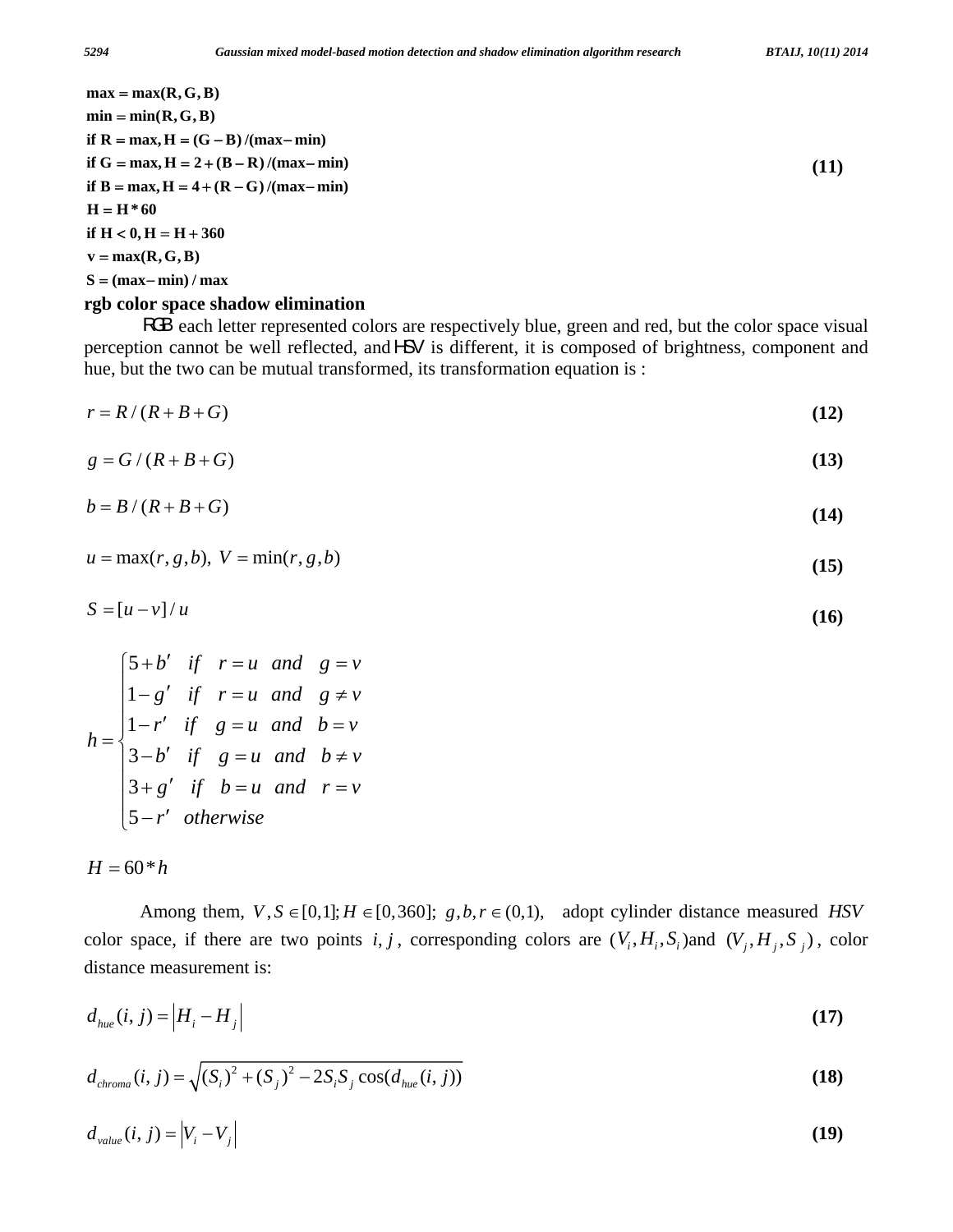$$
d_{hsv}(i, j) = \sqrt{d_{chroma}(i, j)^2 + (d_{value}(i, j))^2}
$$
 (20)

When  $d_{value} = 0$ , then it only needs to consider *H*and*S* components, it carries out color space shadow elimination by such way, in the whole area that covered by shadow, background pixel always remains unchanged, according to above process, it can change current pixel value into shadow area, and then eliminate it, corresponding formula is :

$$
Th < I_i / I_b < 1, r_t = r_b, g_t = g_b
$$
\n(21)

 By above formula, we can get that rgb color space r, g numeric values present unstable rules, now, now is the time that pixel brightness is relative small, successive covered shadow region r, g will not always remain unchanged. And then it may causes its detection results incorrect, to solve the status, the paper adopts mixed color space form, when pixel presents different brightness, it can eliminate shadow in different color spaces.

$$
X = \begin{cases} (r, g, I) & \text{if } I \geq Itd \\ (R, G, I) & \text{if } I < Itd \end{cases} \tag{22}
$$

 By above formula, when threshold value is smaller than monitoring scenes, carry out shadow elimination in the space of  $(r, g, I)$ , and in case that scenes light ray is relative dark, carry out shadow elimination in the space of (*R*,*G*,*I*).

#### **YUV color space shadow elimination**

 Under YUV color space, establish shadow model, estimate that shadow will cover pixel in advance, now brightness components will reduce, after that make comparison of U, V two aberration components to see whether they attenuate or not. Assume three colors channel average values are respectively  $\mu_r, \mu_u, \mu_v$ , corresponding variances are respectively  $\sigma_r, \sigma_u, \sigma_v$ , corresponding values after color covering are  $X_r$ ,  $X_u$ ,  $X_v$ , to judge whether they are shadow areas, then it needs to meet formula as :,

$$
a_{\min} < a_r < 1 \text{ and } a_r = X / \mu_r \tag{23}
$$

$$
(1/\sigma_U)|X_U - \alpha_r \mu_r| < TH_U
$$
\n
$$
(1/\sigma_V)|X_V - \alpha_r \mu_V| < TH_V
$$
\n
$$
(24)
$$

In above formula,  $a_{\text{min}}$  is color component maximum attenuation threshold value, when U, V pixel components are relative smaller, then it can prevent black objects existing in shadow. If above formula calculated quantity is relative small, scenes and chroma are not similar, and brightness will separate from real shadow with respect to dark scenes' targets.

#### **Gaussian mixed model and HSV color space shadow elimination**

 For HSV color space preliminary discriminant shadow, it cannot define one pixel shadow region, then we can combine Gaussian mixed model with HSV color space to detect shadow region, corresponding flow chart is as following Figure 2shows:(from which  $I_i$  represents current pixel;  $I_R$ represents background pixel)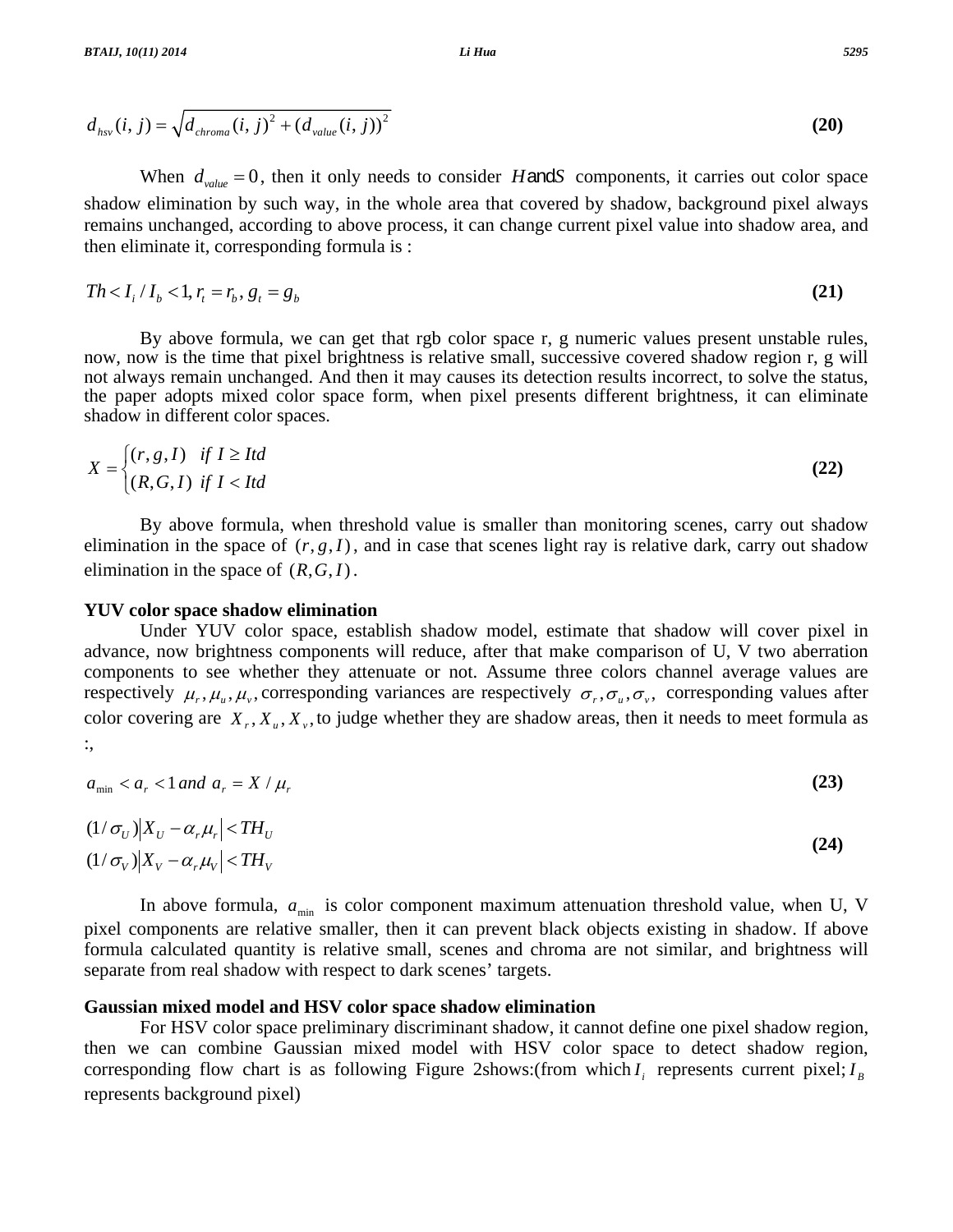

**Figure 2 : Shadow detection flowchart** 

 For above process, it can implement its simulation by emulational form, assume that in Gaussian mixed model, variance average value is 30, the first Gaussian function weights is assumed as 1, others are assumed as 0;HSV color space is detected space, respectively take  $\alpha = 0.1$ ;  $\beta = 0.9$ ;  $\tau_H = 30$ ;  $\tau_S = 0.9$ , in model, variance lower limit is assigned 10, threshold value is assigned 0.7, variance learning rate is 0.002, and average value learning rate is 0.005, then it can get corresponding shadow elimination efficiency figure, when parameters assigned values are the same, in HSV color space, eliminate shadow by shadow color attributes will present many false detection, and after combining Gaussian mixed model with HSV color space, it can reduce its fault efficiency, besides after adjusting parameters values, it can promote its precise.

#### **CONCLUSION**

 (1) The paper targeted at Gaussian mixed model's larger motion variance, poor timeliness and other causes, on this basis, it proposes Gaussian model improved forms, applies fixed learning rate to learn variance, and sets lower limit threshold value, targeted at the new type algorithm, according to different confusion extents, adopts different updating ways, finally through experiment verifying, we can get new type algorithm processing quality and speed is obviously faster than traditional algorithm.

 (2) The paper combines Gaussian mixed model with HSV color space shadow elimination method, and modifies Gaussian mixed model's parameters, let its shadow elimination efficiency to be greatly promoted, and gets that shadow elimination method purely carrying on in HSV color space will appear great deviation, while adopts Gaussian mixed model learning way to combine with HSV color space shadow elimination ways then it will get closer to practice.

#### **REFERENCES**

- **[1]** Li Chun-Ming; Moving Body Detection and Face Identification in Video Image:(Doctoral Dissertation), Xian: Xian University, **(2006)**.
- **[2]** Du You-Tian, Chen Feng, Xu Wen-Li; Vision-Based Human Motion Identification Summary, Chinese Journal of Electronics, **35(1)**, 84-97 **(2007)**.
- **[3]** Wang Tao; Video Image-Based Body Detection and Tracking Algorithm Research :(Master's Thesis). Xian: Northwestern Polytechnical University, **(2005)**.
- **[4]** Wang Liang, Hu Wei-Ming, Tan Tie-Niu; Summary of Human Motion Vision Analysis, Chinese Journal of Computers, **25(3)**, 225-238 **(2002)**.
- **[5]** Wang Dian; Mixed Gaussian-Based Background Modeling and Shadow Suppression Algorithm Research :(Master's Thesis), Xian: Northwestern Polytechnical University, **(2006)**.
- **[6]** Yao Min; Digital Image Processing, Beijing: China Machine Press, 226-228 **(2006)**.